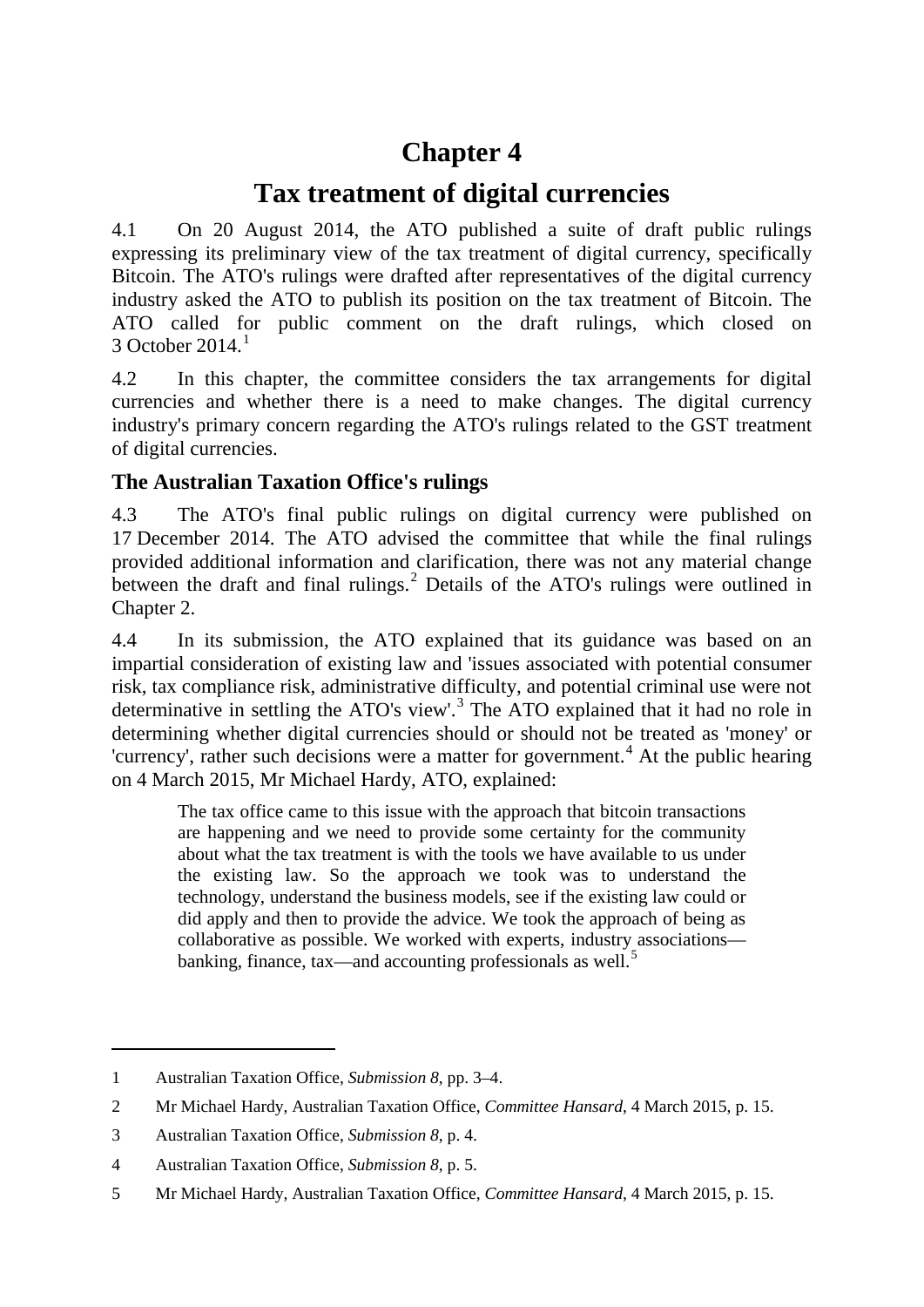4.5 Mr Hardy noted that the feedback the ATO had received from the business community was not necessarily in full agreement with the ATO's advice on the operation of the existing law, however, there was an appreciation for the degree of certainty the ATO had provided.<sup>[6](#page-1-0)</sup> Bitcoin Group, an Australian based Bitcoin company, for example, advised the committee that while it did not agree with the ATO's ruling on GST, its 'ambitions would have been more difficult to realise without the regulatory clarity provided through the ATO's digital currency tax guidances'.<sup>[7](#page-1-1)</sup>

4.6 One submitter noted that while the tax treatment for digital currency had been unclear prior to the ATO rulings, 'it was nonetheless obvious to most participants that normal taxation rules applied. That is, tax must be paid on any profits made, either through general income tax arrangements or as capital-gains tax on Bitcoin investments'.<sup>[8](#page-1-2)</sup>

### **Goods and services tax**

4.7 The Bitcoin Foundation and Bitcoin Association of Australia confirmed that the GST treatment of Bitcoin was their main concern. They noted that by treating Bitcoin transactions as barter transactions, GST can effectively be applied twice to one transaction; GST would be applied to the goods or services being provided, in addition to the 'supply' of the digital currency used as payment.<sup>[9](#page-1-3)</sup>

4.8 The ATO acknowledged that double taxation issues were a feature of barter transactions, but they were not very common or visible until the development of digital currencies. The ATO noted that:

…this particular issue of how bitcoin might be charged twice in a barter environment became a perhaps more prominent question. So that is nothing new and nothing confined just to bitcoin. As to whether that is a good or a bad thing, that is really a policy question...<sup>[10](#page-1-4)</sup>

4.9 Mr Andrew Sommer, Clayton Utz, noted that the domestic tax treatment was the critical issue for digital currency businesses, stating:

Where GST or VAT is imposed on the acquisition of bitcoins as part of a trading transaction, it makes it much more difficult and much less economically viable for me to take my Australian dollars and convert them into bitcoin if one-eleventh of that transaction is going to be lost in GST at the point that I do that. For everyday consumers, that one-eleventh cost is a real cost. That is a consequence of treating bitcoin like a commodity rather than a currency. $11$ 

<span id="page-1-0"></span><sup>6</sup> Mr Michael Hardy, Australian Taxation Office, *Committee Hansard*, 4 March 2015, p. 15.

<span id="page-1-1"></span><sup>7</sup> Bitcoin Group Limited, *Submission 38*, p. [4].

<span id="page-1-2"></span><sup>8</sup> Name withheld, *Submission 11*, p. [2].

<span id="page-1-3"></span><sup>9</sup> Bitcoin Foundation and Bitcoin Association of Australia, *Submission 13*, p. 19.

<span id="page-1-4"></span><sup>10</sup> Mr Michael Hardy, Australian Taxation Office, *Committee Hansard*, 4 March 2015, p. 16.

<span id="page-1-5"></span><sup>11</sup> Mr Andrew Sommer, Clayton Utz, *Committee Hansard*, 26 November, 2014, p. 10.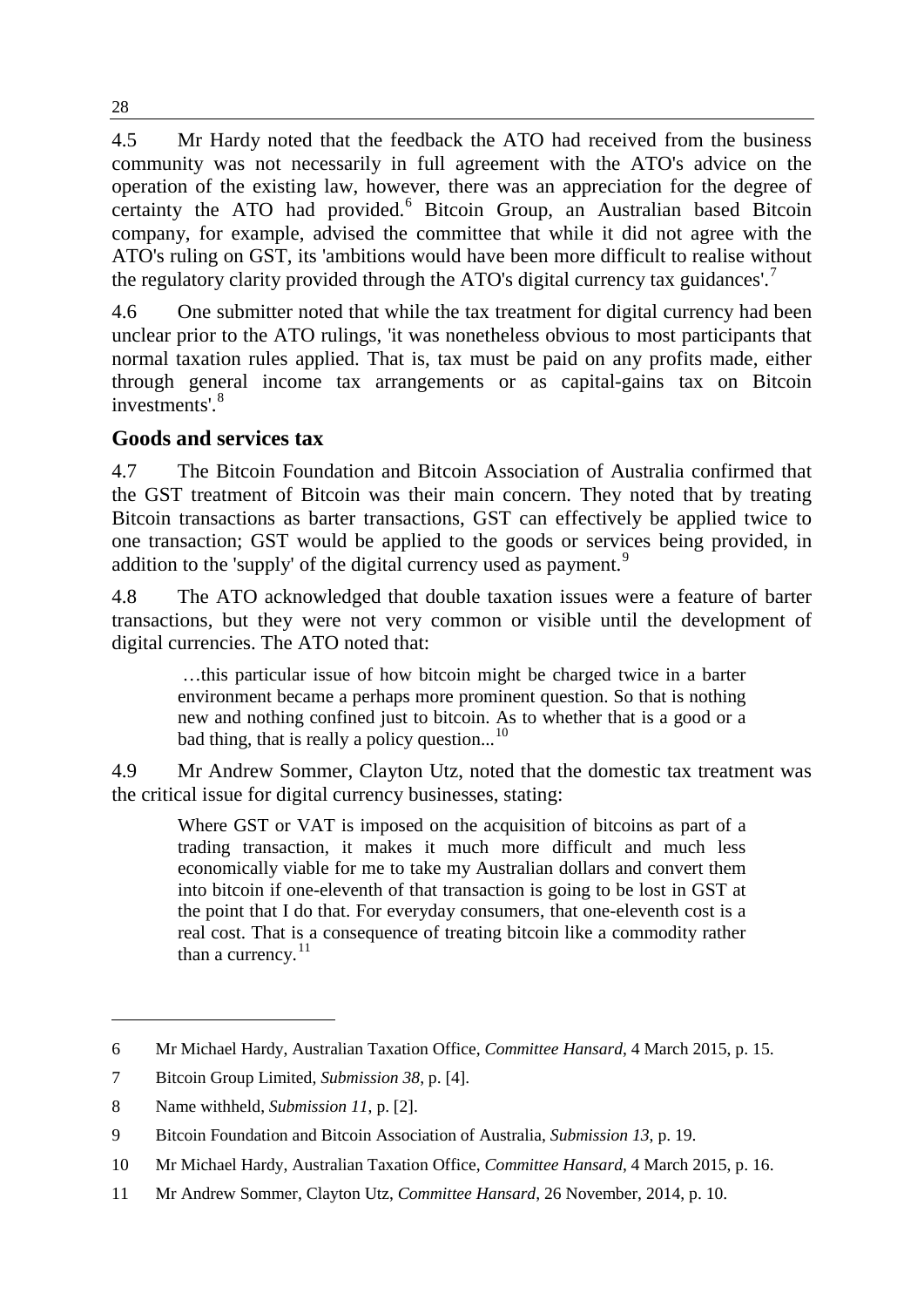4.10 BitAwareAustralia, a non-profit organisation that promotes the practical advantages of digital currency, emphasised that the Bitcoin community was not looking for a 'free ride', or to use the currencies as a tax haven. It noted that for the most part, the Bitcoin community accepted their obligation to pay capital gains tax on any investment profits, and it was happy to pay GST on goods or services purchased using Bitcoin. However, the community's 'only point of contention to the ATO's ruling is to our industry being rendered uncompetitive because of additional GST levied over and above our fiat-based competitors and international Bitcoin-based competitors'.<sup>[12](#page-2-0)</sup>

4.11 The Melbourne Bitcoin Technology Center argued that 'removing the double taxation of Bitcoin is required to support start-ups develop and capture a share of the emerging economic advantage of digital currency in this country'.<sup>[13](#page-2-1)</sup>

4.12 The committee heard of the negative effect the GST ruling had already had on some businesses. One submitter observed that:

…Australian technology firms have or are planning to shift overseas. Operations, such as my own, have either shut down or significantly curtailed their activities. This is a very disappointing personal outcome for all the Australians involved, to see their efforts invalidated through no shortcoming of their own.<sup>[14](#page-2-2)</sup>

4.13 CoinJar, an Australian digital finance start-up, noted that the ATO's GST ruling had rendered it 'uncompetitive against non-Australian rivals'.[15](#page-2-3) Mr Guzowski, ABA Technology, observed that applying GST to digital currency 'puts additional friction on transactions and it completely sets it apart from other types of currency and does not make it practical to purchase locally. So…it has sent a lot of businesses offshore. It is putting a brake on the industry, for sure'.<sup>[16](#page-2-4)</sup>

4.14 Mr Antonopoulos argued that the decision to apply GST to digital currency 'fundamentally misunderstands the nature of the system, ascribing it the properties of a commodity, which it is not, and as a result having significant friction. That may be a major disadvantage for Australian Bitcoin companies'.<sup>[17](#page-2-5)</sup>

4.15 Professor Miranda Stewart and Mr Joel Emery from the Tax and Transfer Policy Institute, Australian National University considered that the current GST treatment 'poorly reflects digital currencies' practical purpose'.[18](#page-2-6) Professor Stewart and

<span id="page-2-0"></span><sup>12</sup> BitAwareAustralia, *Submission 17*, p. 15; Bitcoin Group Limited was concerned that capital gains tax treatment, as well as the GST treatment of digital currency, had slowed domestic adoption of the technology, *Submission 38*, p. [3].

<span id="page-2-1"></span><sup>13</sup> Melbourne Bitcoin Technology Center, *Submission 36*, p. [2].

<span id="page-2-2"></span><sup>14</sup> Name withheld, *Submission 11*, p. [2].

<span id="page-2-3"></span><sup>15</sup> CoinJar, *Submission 12*, p. 8.

<span id="page-2-4"></span><sup>16</sup> Mr Christopher Guzowski, ABA Technology, *Committee Hansard*, 26 November 2014, p. 23.

<span id="page-2-5"></span><sup>17</sup> Mr Andreas Antonopoulos, *Committee Hansard*, 4 March 2015, p. 4.

<span id="page-2-6"></span><sup>18</sup> Professor Miranda Stewart and Mr Joel Emery, The Tax and Transfer Policy Institute, Australian National University, *Submission 23*, p. 12.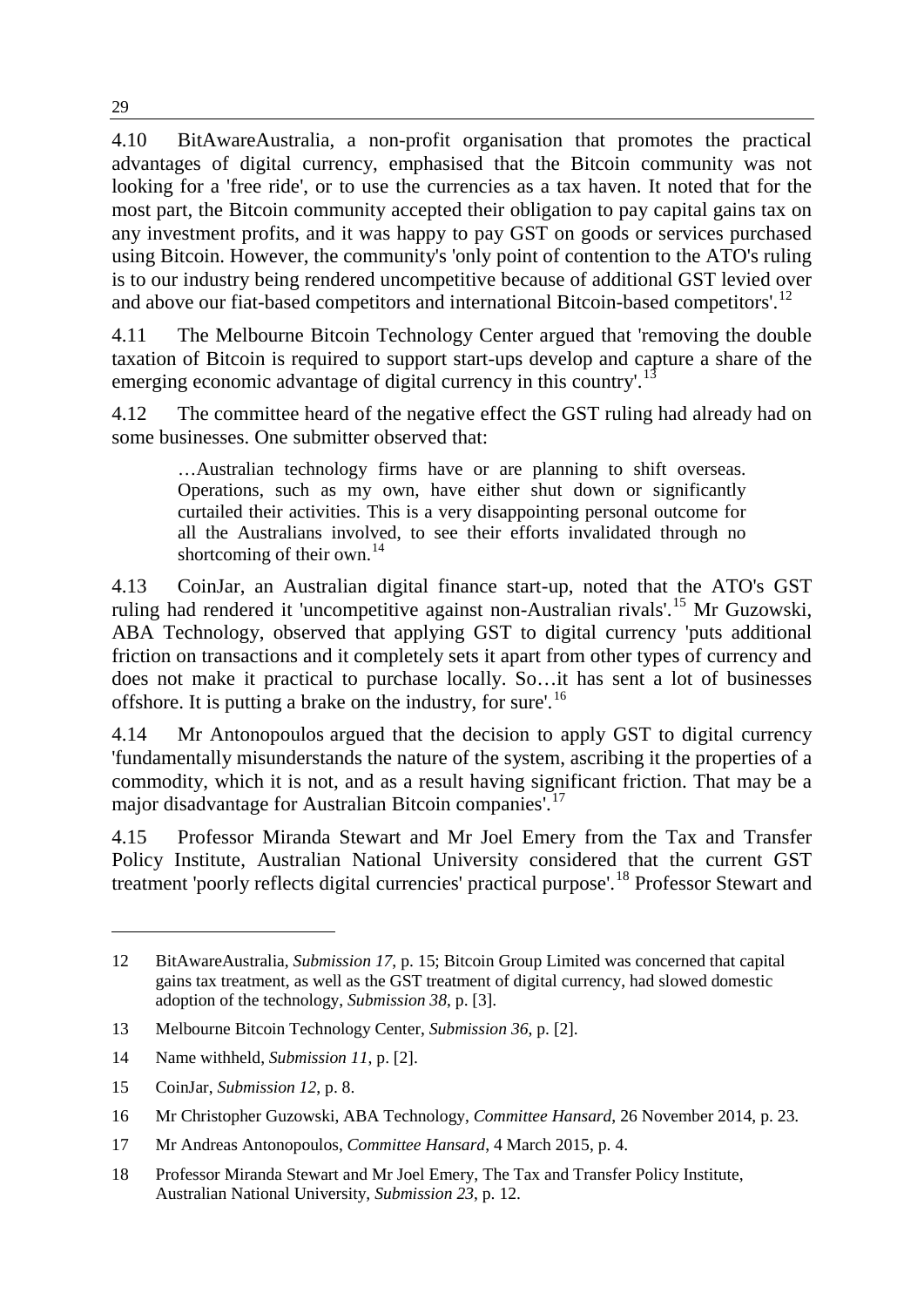Mr Emery noted that the UK's VAT ruling had created a 'jurisdiction with a relatively favourable tax regime to which intermediaries may relocate if the Australian regulatory framework is considered unfavourable'.<sup>[19](#page-3-0)</sup> In the UK, digital currencies are exempt from VAT. They suggested that a similar exemption to the application of the GST in Australia 'would promote simplicity and neutrality, as it treats sales using digital currency as payment largely the same as sales using traditional cash'.<sup>[20](#page-3-1)</sup>

4.16 The Institute of Public Affairs shared the views expressed by Bitcoin businesses that imposing a GST on Bitcoin and other digital currencies could stifle the development of this technology. It argued that treating digital currencies in the same way as fiat currencies would 'enable the continuing development of non-state forms of currency'. [21](#page-3-2)

## *GST and different currency exchange services*

4.17 There has also been some uncertainty surrounding the way GST is applied to different types of digital currency exchange services within Australia.

4.18 The ATO explained the way in which different business models for exchanging digital currency such as Bitcoin may attract different tax outcomes. For example:

- A principal or direct sales model of exchange: where Bitcoin is held in its own right, the business would need to charge GST on the supply of Bitcoin, as it is being bought or sold directly by the exchange.
- An agency type model of exchange: operating like a brokerage arrangement, where the exchange does not hold Bitcoin, but charges a fee to facilitate the purchase of Bitcoin between a buyer and seller. The business would not be required to charge GST on the supply of Bitcoin as it is being supplied through an introduction service. There may be GST on the transaction fee, but not the total Bitcoin transaction volume.<sup>[22](#page-3-3)</sup>

4.19 Mr Guzowski, ABA Technology, explained that his company's business model means they do not sell Bitcoin, but facilitate the purchase of Bitcoin from overseas vendors. He charges GST on the fee for providing the service, but not on the Bitcoin itself  $^{23}$  $^{23}$  $^{23}$ 

4.20 BitAwareAustralia noted that the principal or direct sales type model proved the 'most trouble-free way to trade bitcoins'. However, the added expense of GST being charged on the total purchase had turned a lot of users away from these sites.

30

<span id="page-3-0"></span><sup>19</sup> Professor Miranda Stewart and Mr Joel Emery, The Tax and Transfer Policy Institute, Australian National University, *Submission 23*, p. 13.

<span id="page-3-1"></span><sup>20</sup> Professor Miranda Stewart and Mr Joel Emery, The Tax and Transfer Policy Institute, Australian National University, *Submission 23*, p. 13.

<span id="page-3-2"></span><sup>21</sup> Institute of Public Affairs, *Submission 10*, p. 6.

<span id="page-3-3"></span><sup>22</sup> Mr Michael Hardy, Australian Taxation Office, *Committee Hansard*, 4 March 2015, p. 16.

<span id="page-3-4"></span><sup>23</sup> Mr Christopher Guzowski, ABA Technology, *Committee Hansard*, 26 November 2014, p. 23.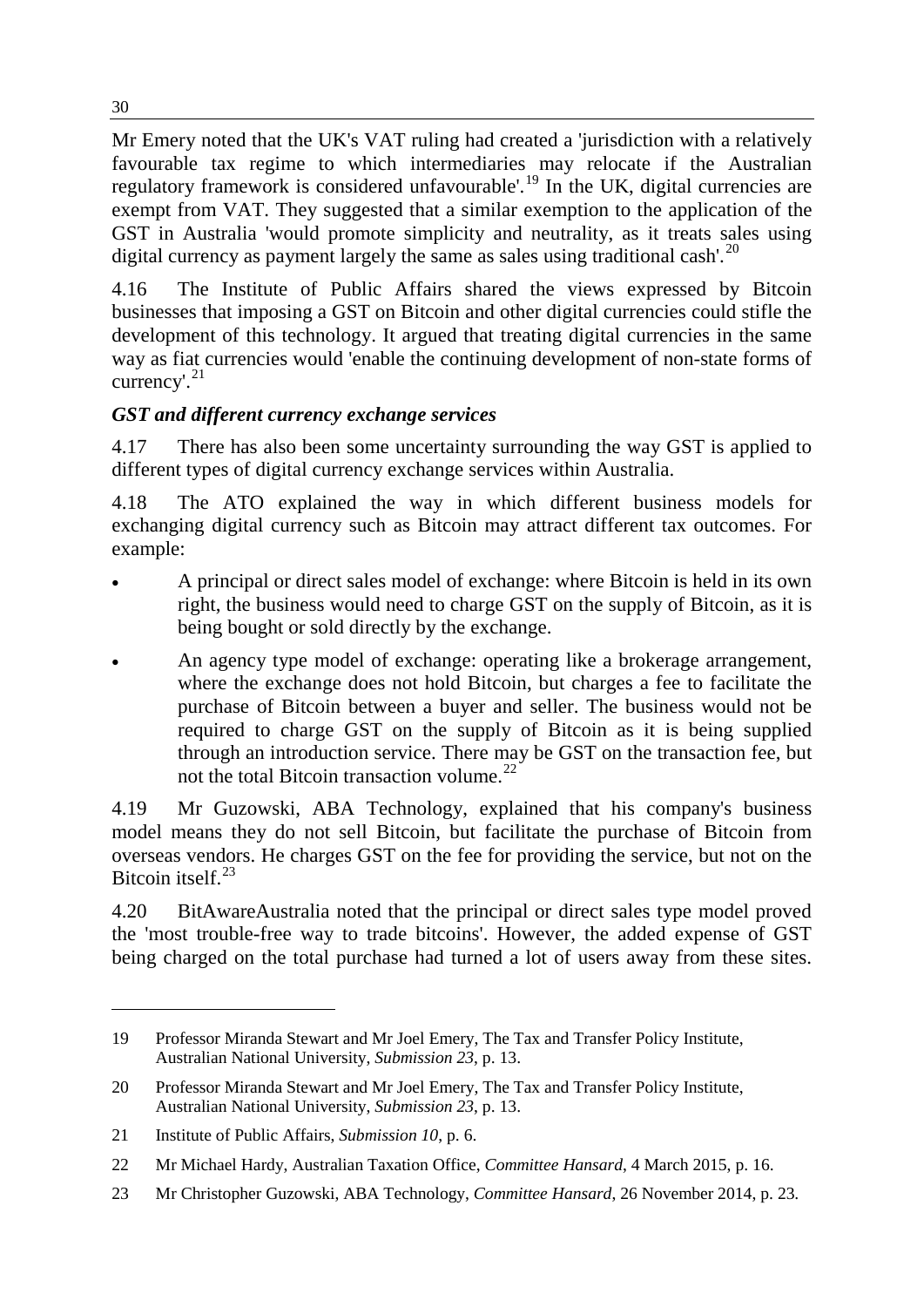BitAwareAustralia noted that some direct Bitcoin sales sites have closed down in the wake of the ATO's ruling on Bitcoin.<sup>[24](#page-4-0)</sup>

4.21 Bit Trade Australia is an exchange which holds Bitcoin and buys and sells directly to its customers. According to Bit Trade Australia the GST ruling has:

…increased the cost of the service we are providing to customers because they not only have to pay for our service provision, which is the supply of a spot contract, but we also have to levy GST on the good itself. So compared to, say for example, purchasing bitcoin from another provider based in another jurisdiction, the cost of our service provision to the customer is 10 per cent more. A lot of Australian businesses have left the jurisdiction to set up in other markets because they found it impossible to survive with the costs levied. The net effect has been the shutdown of some businesses and reduction in volume and trade in this jurisdiction, and we have experienced drops in trade and volume. $25$ 

#### *Committee view*

4.22 The committee considers that the most immediate concern for Australian digital currency businesses is the current GST treatment of digital currencies. Proposed legislative changes to address these concerns are discussed later in this chapter.

#### **Definitions of digital currencies for tax purposes**

4.23 The ATO's role in developing its guidance for digital currencies was to interpret the way in which digital currency fits within the current tax legislation.

#### *Definition of money in the GST Act*

4.24 The current definition of 'money' in the *A New Tax System (Goods and Services Tax) Act 1999* (the GST Act) includes:

- (a) currency (whether of Australia or of any other country); and
- (b) promissory notes and bills of exchange; and
- (c) any negotiable instrument used or circulated, or intended for use or circulation, as currency (whether of Australia or of any other country); and
- (d) postal notes and money orders; and
- (e) whatever is supplied as payment by way of:
	- (i) credit card or debit card; or
	- (ii) crediting or debiting an account; or
	- (iii) creation or transfer of a debt.

However, it does not include:

<span id="page-4-0"></span><sup>24</sup> BitAwareAustralia, *Submission 17*, p. 8.

<span id="page-4-1"></span><sup>25</sup> Mr Jonathon Miller, Bit Trade Australia, *Committee Hansard*, 7 April 2015, p. 12.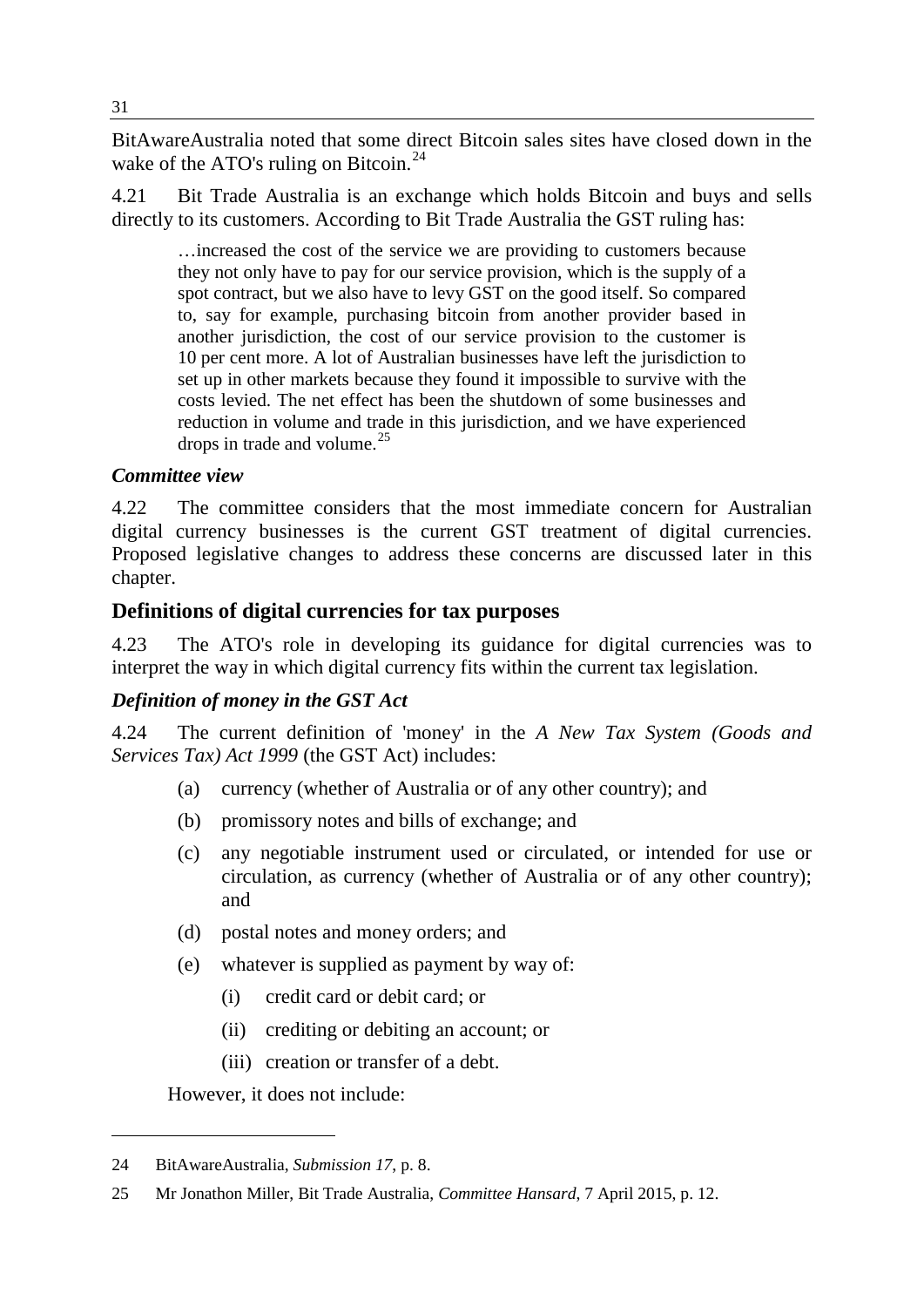- (f) a collector's piece; or
- (g) an investment article; or
- (h) an item of numismatic interest; or
- (i) currency the market value of which exceeds its stated value as legal tender in the country of issue.<sup>[26](#page-5-0)</sup>

4.25 Mr Sommer, Clayton Utz, noted that he and others had made submissions to the ATO's consultation process to advise that an argument could be made that the definition of money, as it currently exists in the GST Act, could be extended to include digital currency. He stated:

One of the great things about tax law is that you can always argue both sides. In relation to this particular issue, there are two or three key definitions: there is money, currency and foreign currency. In relation to the GST law, the key definition for most of this will be the definition of money. That definition is an 'includes' definition. There is an argument to be made that the definition of money as it sits in section 1951 of the GST Act is capable, on its current terms, of extending to bitcoin. $27$ 

4.26 The ATO confirmed that it had considered these arguments when making its determination.<sup>[28](#page-5-2)</sup> Ms Preston noted that it was the ATO's role to interpret the law and that Treasury was satisfied with the way the ATO had dealt with digital currency.<sup>[29](#page-5-3)</sup> As noted earlier, the ATO has stated that the question of whether digital currencies should be treated as 'money' or 'currency' was a matter for government.<sup>[30](#page-5-4)</sup>

#### *Proposed changes to the definitions of 'money' and 'financial supplies'*

4.27 The ATO advised the committee that in order to treat digital currencies as money for the purposes of GST would require changes to the definitions of 'money' and the 'financial supplies'. It advised that changing the definition of 'money' to include digital currencies would require a legislative change to the GST Act.<sup>[31](#page-5-5)</sup>

4.28 The ATO noted the definition of 'financial supplies' is set out at regulation 40-5.09 of the *A New Tax System (Goods and Services Tax) Regulations 1999* (GST Regulations). Any change to this definition could be achieved by amendment to the GST Regulations, and would not require legislative change.<sup>[32](#page-5-6)</sup>

<span id="page-5-6"></span>32 Answers to questions on notice from a public hearing held in Canberra on 4 March 2015, received from the Australian Taxation Office on 19 March 2015, p. [3].

<span id="page-5-0"></span><sup>26</sup> *A New Tax System (Goods and Services Tax) Act 1999* - Sect 195.1.

<span id="page-5-1"></span><sup>27</sup> Mr Andrew Sommer, Clayton Utz, *Committee Hansard*, 26 November 2014, p. 11. See also Adroit Lawyers, *Submission 39*, p. 5.

<span id="page-5-2"></span><sup>28</sup> Australian Taxation Office, *Submission 8*, p. 5.

<span id="page-5-3"></span><sup>29</sup> Ms Kate Preston, Treasury, *Committee Hansard*, 4 March 2015, p. 17.

<span id="page-5-4"></span><sup>30</sup> Australian Taxation Office, *Submission 8*, p. 5.

<span id="page-5-5"></span><sup>31</sup> Answers to questions on notice from a public hearing held in Canberra on 4 March 2015, received from the Australian Taxation Office on 19 March 2015, p. [3].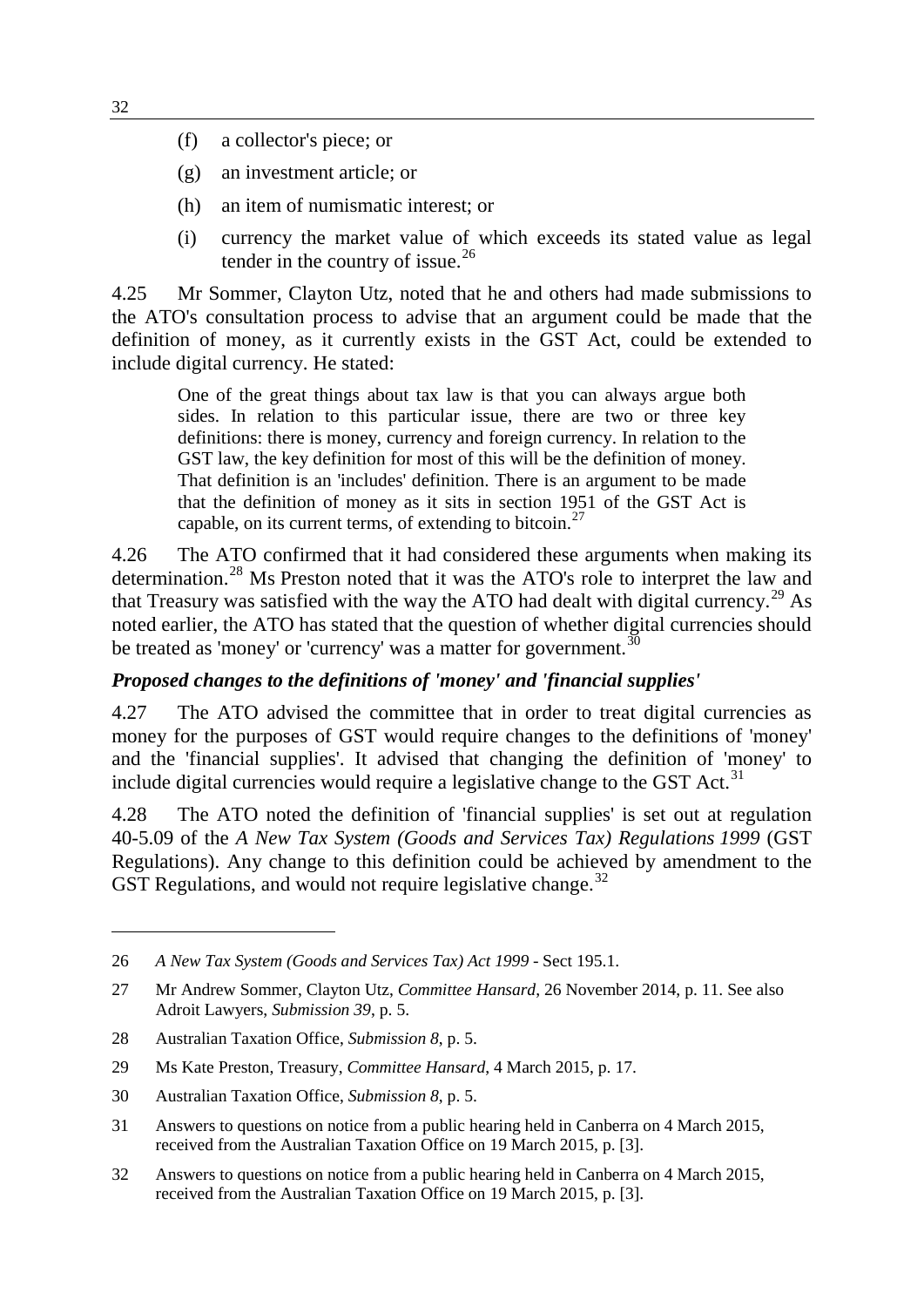4.29 However, if the definition of 'financial supplies' were changed in the GST Regulations without also changing the definition of 'money' in the GST Act, there may be additional complexity and compliance costs for some businesses. The ATO explained:

This would make the supply of cryptocurrency input taxed. To the extent a business made acquisitions relating to the supply of Bitcoin (e.g. payments to a relevant point of sale provider) it would be blocked from claiming related input tax credits. This would not apply to businesses that are below the 'financial acquisitions threshold': see Division 189 of the Act.<sup>[33](#page-6-0)</sup>

4.30 An alternative approach would be to create specific exemptions or special rules, rather the definitions of 'money' and 'financial supplies'. However, the ATO's preliminary view is that such alternative approaches would require a change to the  $GST$  Act.<sup>[34](#page-6-1)</sup>

4.31 The ATO concluded that if the intention were to treat digital currency like money for GST purposes, the most straight forward approach would be to amend the definition of 'money' in the GST Act to this effect, in addition to defining digital currency as a financial supply in the GST Regulations to cater for exchange transactions.[35](#page-6-2)

4.32 Both the Treasury and the ATO noted that any change to the GST Act would require agreement by the states and territories.<sup>[36](#page-6-3)</sup> The ATO stated:

The GST is levied by the Commonwealth, but the revenue from the GST is distributed to the states and territories. This arrangement is set out in the Intergovernmental Agreement on Federal Financial Relations…Clause A14 provides that any proposal to vary the GST base will require the unanimous support of the States and Territory Governments, the endorsement by the Commonwealth Government and the passage [of] relevant legislation by both Houses of the Commonwealth Parliament. The requirement for unanimous agreement by the states and territories is legislated in Section 11 of the *A New Tax System (Managing the GST Rate and Base) Act 1999*. The 'base' of the GST refers to the range of goods and services to which the GST applies.<sup>[37](#page-6-4)</sup>

<span id="page-6-0"></span><sup>33</sup> Answers to questions on notice from a public hearing held in Canberra on 4 March 2015, received from the Australian Taxation Office on 19 March 2015, p. [3].

<span id="page-6-1"></span><sup>34</sup> Answers to questions on notice from a public hearing held in Canberra on 4 March 2015, received from the Australian Taxation Office on 19 March 2015, p. [3].

<span id="page-6-2"></span><sup>35</sup> Answers to questions on notice from a public hearing held in Canberra on 4 March 2015, received from the Australian Taxation Office on 19 March 2015, p. [3].

<span id="page-6-3"></span><sup>36</sup> Ms Kate Preston, Treasury, *Committee Hansard*, 4 March 2015, pp. 17–18; Answers to questions on notice from a public hearing held in Canberra on 4 March 2015, received from the Australian Taxation Office on 19 March 2015, p. [3].

<span id="page-6-4"></span><sup>37</sup> Answers to questions on notice from a public hearing held in Canberra on 4 March 2015, received from the Australian Taxation Office on 19 March 2015, pp. [3–4].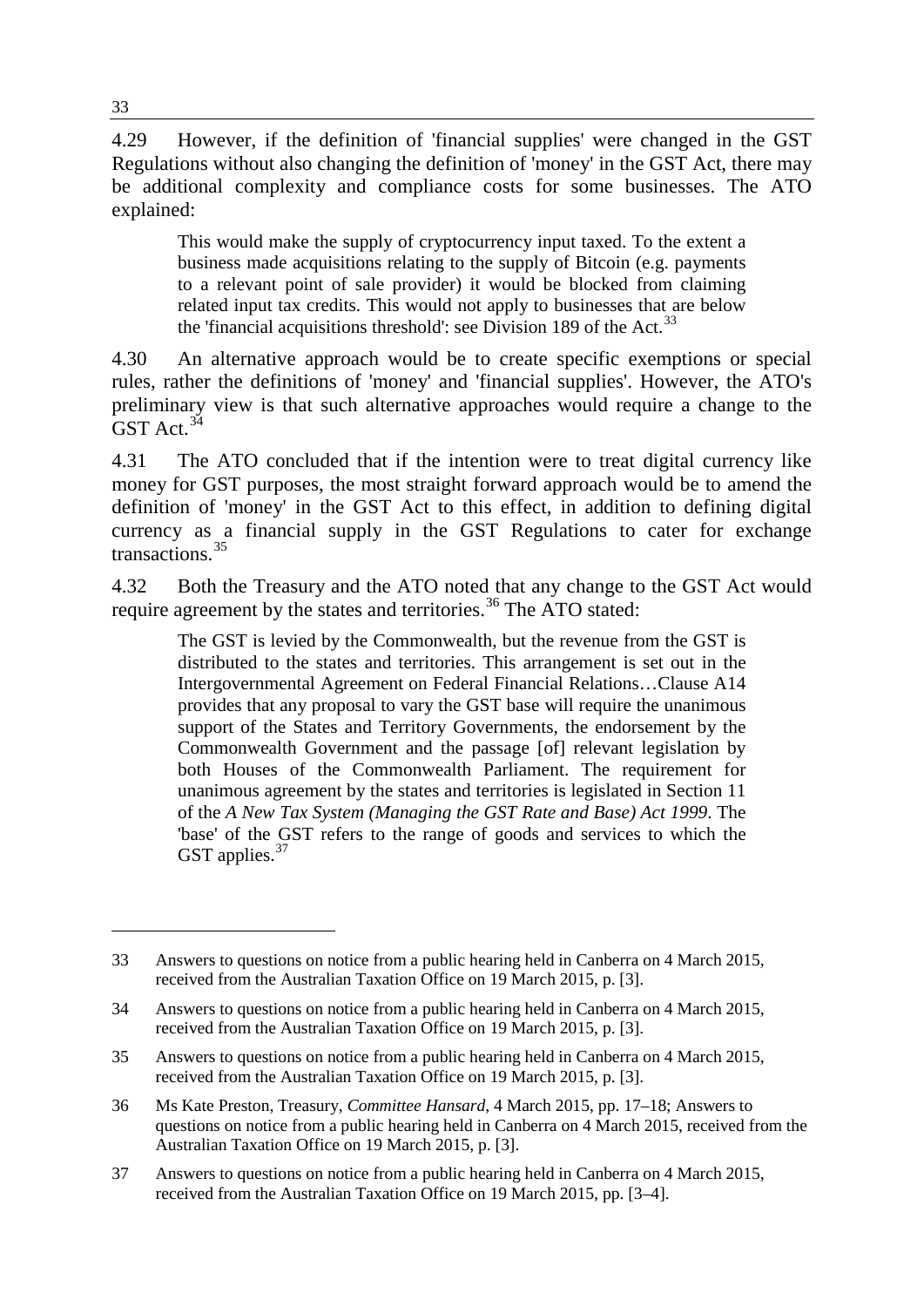4.33 Ms Preston, Treasury, noted that while it was unlikely that the states and territories would treat this as an issue of major concern, they would need to be consulted on any proposed changes to the GST Act.<sup>[38](#page-7-0)</sup>

### *Committee view*

4.34 The committee considers that digital currency transactions should be treated in the same manner as national or foreign currency for the purposes of the GST. The current treatment of digital currency transactions as barter transactions, creates a double taxation effect that has placed an additional burden on Australian digital currency businesses. The committee received evidence from the ATO advising that amendments to both the legislation and regulations would be necessary in order to change the current GST treatment of digital currencies.

#### **Recommendation 1**

4.35 **The committee is of the view that digital currency should be treated as money for the purposes of the goods and services tax. As such, the committee recommends that the government consults with the states and territories to consider amending the definition of money in the** *A New Tax System (Goods and Services Tax) Act 1999* **and including digital currency in the definition of financial supply in** *A New Tax System (Goods and Services Tax) Regulations 1999.* 

#### **Other taxation concerns**

4.36 Although there was general agreement that digital currencies should be exempt from GST, there was some disagreement in relation to other taxation concerns. Differing views were expressed in relation to whether digital currencies should be treated in the same way as foreign currencies for the purposes of income tax, fringe benefits tax (FBT) and capital gains tax (CGT).

4.37 Some submitters disagreed with the ATO's interpretation of the existing tax law, arguing that there was scope within the legislation to define digital currencies as foreign currencies, rather than as commodities.[39](#page-7-1) The Tax Institute claimed that the existing tax law defines currency and money in broad enough terms to include Bitcoin, noting that the Income Tax Act defines foreign currency to be 'currency other than Australian currency', and pointing out that if a foreign country decided to adopt Bitcoin as legal tender, a situation would arise whereby Bitcoin would fall within the meaning of 'currency of a foreign country' and 'currency other than Australian currency'. It explained:

Bitcoin would then automatically be required to be recognised as foreign currency for income tax and GST purposes, and money for FBT purposes. It is anomalous that such a situation could arise independently and outside the control of the Australian legislature or government bodies. $40$ 

<span id="page-7-0"></span><sup>38</sup> Ms Kate Preston, Treasury, *Committee Hansard*, 4 March 2015, pp. 17–18

<span id="page-7-1"></span><sup>39</sup> See for example: Taxpayers Australia Limited, *Submission 9*, pp. [2]–[6]; Name withheld, *Submission 11*, pp. [2]–[3].

<span id="page-7-2"></span><sup>40</sup> The Tax Institute, *Submission 16*, p. 3.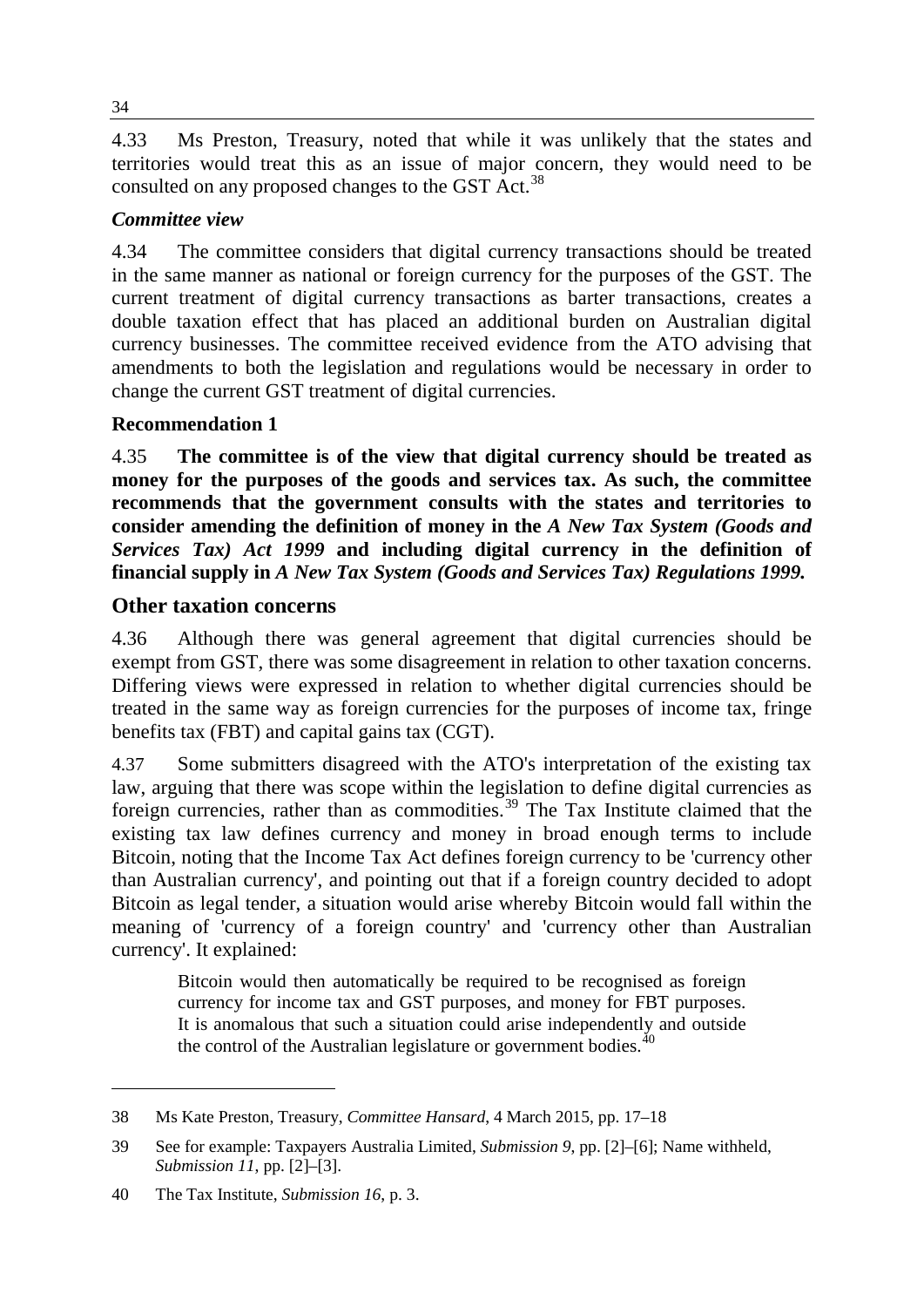4.38 A number of submitters raised concerns about the ATO's ruling that digital currencies should be treated as property, rather than money, in relation to paying wages and salaries and the application of FBT. The Bitcoin Foundation and Bitcoin Association of Australia were aware of a number of international businesses that have started paying their employees in Bitcoin. Australian businesses subject to FBT would face a further barrier when competing for global talent.<sup>[41](#page-8-0)</sup> The Tax Institute proposed a legislative change to clarify that salary and wages paid in digital currency is not a fringe benefit for tax purposes. Taxpayers Australia also raised concerns about the FBT regime applying to digital currency and expressed the view that 'further consideration of the degree of integration into the PAYG withholding system, the superannuation and other employment tax obligation regimes will need to be made in respect of digital currencies'. [42](#page-8-1)

4.39 The Australian Digital Currency Commerce Association (ADCCA), a group representing the Australian digital currency industry, argued that the definition of currency in both the Income Tax Act and the GST Act should be expanded to include digital currency. It noted that:

…including a definition of Digital Currency, and classifying it in the same way as foreign currency in Australian tax law will ensure that the use of Digital Currency as a method of payment alongside fiat currency is not rendered obsolete before it has had a chance to enter the mainstream payment system and be tested by the market.<sup>[43](#page-8-2)</sup>

4.40 Similarly, Mr Sommer, Clayton Utz, stated:

I think the best solution across the board is to introduce a new concept of 'digital currency' and include that within the concepts of currency. That would then flow through into the definition of money, and you would solve the problem that way. But we could include a new concept of 'digital currency' to that end. $44$ 

4.41 Alternatively, Professor Stewart and Mr Emery from Tax and Transfer Policy Institute disagreed with the view that digital currencies should be treated as foreign currencies for the purposes of income tax, fringe benefits tax and capital gains tax. In their view:

It is unlikely that characterising digital currencies as money under the income tax regime would be particularly beneficial for users in respect of the application of ordinary income, capital gains tax and foreign currency rules. Indeed, treating digital currencies as foreign money under the income tax regime may add unnecessary complexity, with no gain for the ATO and digital currency users. This [is] because foreign currency is generally treated as a form of capital asset leading to CGT or income tax

<span id="page-8-0"></span><sup>41</sup> Bitcoin Foundation and Bitcoin Association of Australia, *Submission* 13, p. 19.

<span id="page-8-1"></span><sup>42</sup> Taxpayers Australia, *Submission 9*, p. [5].

<span id="page-8-2"></span><sup>43</sup> Australian Digital Currency Commerce Association, *Submission 15*, p. 14.

<span id="page-8-3"></span><sup>44</sup> Mr Andrew Sommer, Clayton Utz, *Committee Hansard*, 26 November, 2014, p. 12.